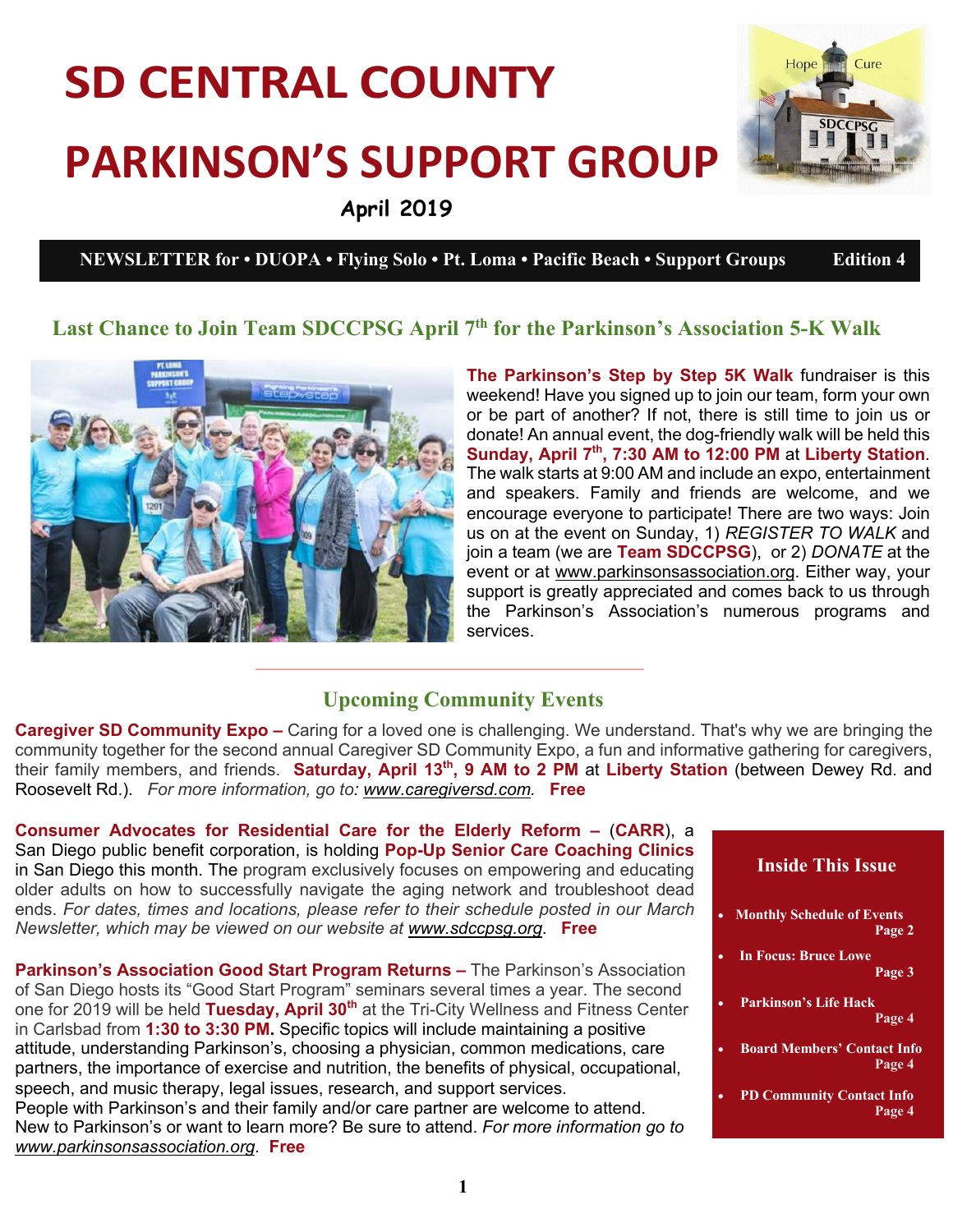### **Support Group Meetings (SDCCPSG Sponsored)**

**Contact:** Nancy Floodberg 619.857.6638

#### **SPEAKERS' SERIES SOCIAL SPRING LUNCHEON** (no host)

Wednesday, April 10<sup>th</sup> 11 to1pm **Bay Club Hotel – Quarterdeck Restaurant**

2131 Shelter Island Drive, San Diego 92106 Free onsite parking (ground level and underground). Come join us for our first social of the year. Enjoy good food and lively conversation in a relaxed setting overlooking the marina. **RSVP**: 619.523.0543 or publicity@sdccpsg.org

#### **VETERANS' –** (it is back, starting next month!)

**Monday, May 20th 10am – noon** Third Monday of each month **VA Medical Center** 3350 La Jolla Village Drive, La Jolla 92161 *Room 2438*  Veterans with Parkinson's and care partners meet together to discuss challenges, strategies and successes.

#### **PACIFIC BEACH**

**Wednesday, April 17th 1 – 3 pm** Third Wednesday of each month **Oakmont of Pacific Beach**  955 Grand Ave, San Diego 92109 *3rd Floor Activity Room* People with Parkinson's and care partners meet

together to discuss challenges, strategies and successes.

#### **FLYING SOLO**

**Monday, April 22nd 9:00 to 10 am** Fourth Monday of each month **County of SD Health & Human Services Agency** 3851 Rosecrans St, San Diego 92110 *San Diego Room*  People with Parkinson's living without a care partner gather to discuss issues specific to "Flying Solo".

#### **PT. LOMA**

**Monday, April 22nd 10am – noon** Fourth Monday of each month **County of SD Health & Human Services Agency** 3851 Rosecrans St, San Diego 92110 *San Diego Room* People with Parkinson's and care partners meet together to discuss issues and successes.

#### **DO YOU DUOPA?**

Saturday**, May 25th 4pm – 6:00pm** Fourth Saturday of odd months **May location TBD**

For People with Parkinson's (PwP), receiving or considering Duopa Therapy, and their care partners. **RSVP:** 619.857.6638 or president@sdccpsg.org

# **Physical Exercise**

#### **PARKINSON'S EXERCISE CLASS**

**Wednesdays 11:40am – 12:35pm** YMCA Mission Valley, 5505 Friars Rd, San Diego 92110 Contact Instructor: **Jeff 619.298.3576**  www.ymca.org Fee charged

#### **PARKINSON'S NETWORK**

**Wednesdays noon – 1:15pm** 1371 Sunset Cliffs Blvd, San Diego 92107 Contact Instructor: **Lisbeth Garces 619.971.3904** Lisbeth.garces@jcorg.org Suggested \$5 donation

#### **ROCK STEADY BOXING** (for PwP)

**Monday - Friday 10:30am – noon, 12:30 – 2:00pm** BoxFit, 4101 30<sup>th</sup> St, San Diego 92104 Contact Coach: **Mike Reeder 310.923.5535** info@boxfitsd.com Fee charged

#### **SDSU ADAPTIVE FITNESS CLINIC**

**Monday - Friday (several sessions/day)** SDSU – Peterson Gym, 5400 55th St, San Diego 92115 Contact Director: **Matt Soto 619.594.2017** www.ens.sdsu.edu Fee charged

## **Vocal Exercise**

**AUDABILITY -** Music Therapy

Numerous weekly classes for People with Parkinson's, including singing/drumming, piano and harmonica. 10455 Sorrento Valley Rd #202, San Diego 92121 Contact Music Therapist: **Lindsay Zehren 858.457.2201** www.musicworxinc.com Fee charged

**LOUD MAINTENANCE -** Vocal Exercise Program **2nd & 4th Thursdays of each month 11 am to Noon** Scripps Center for Voice & Swallowing 9800 Genessee Ave, La Jolla 92037 Contact Speech Therapist: **Cedar Smith 858.626.7456 Free**

**TREMBLE CLEFS -**Therapeutic Singing **Thursdays 1:00 to 3 pm** Palisades Presbyterian Church 6301 Birchwood St, San Diego Contact: **Deanna Hastings 619.363.0814** www.trembleclefs.com/san-diego **Free**

# **SDCCPSG Board of Directors**

**Monday, April 8th 10 am to 12 pm** Second Monday of each month **County of SD Health & Human Services Agency** 3851 Rosecrans St, San Diego, CA 92110 San Diego Room Contact **President Nancy Floodberg 619.857.6638** president@sdccpsg.org

**The County of San Diego Health and Human Services Agency and Oakmont of Pacific Beach provide their facilities for our meetings at no charge. We thank you!**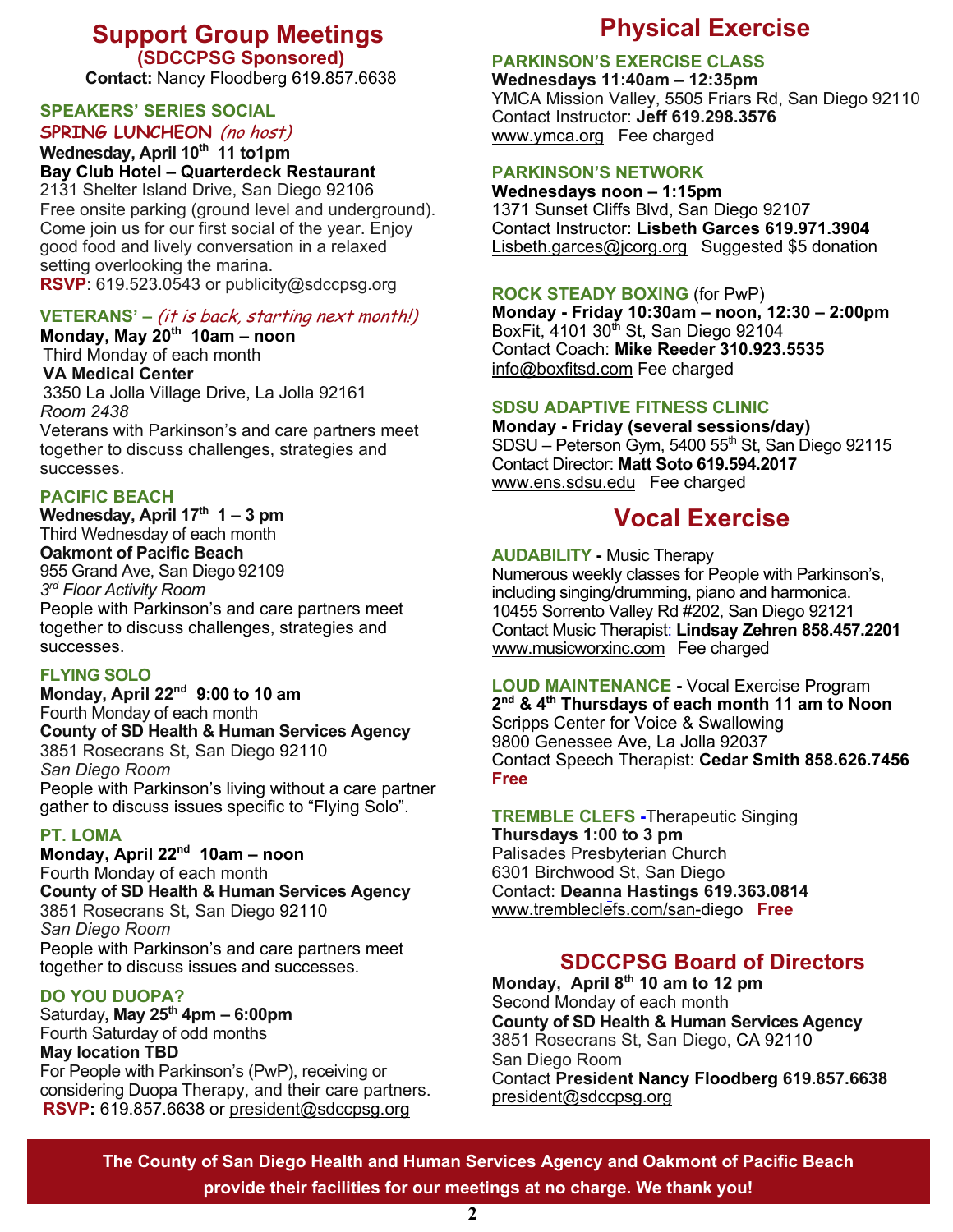

Meet Bruce Lowe, SDCCPSG's webmaster extraordinaire!!! In reminiscing with Bruce, he candidly reflected on his experience as a member of our Parkinson's community. "A lot has changed since Amy and I first visited the Pt. Loma Parkinson's Support Group back in 2009, but one important thing has not: the vitality of our support group participants as a whole and their determination to do more than just sit by as Parkinson's claims more and more of their lives." Ten years later finds the Pt. Loma Group greatly expanded. "With the establishment of our foundation, the San Diego Central County Parkinson's Support Group, we are more alive and creative than ever with innovations such as the Speakers' Series and the addition of four more support groups" *(see page 2).*

Bruce came to the Point Loma

Parkinson's Support Group by way **Bruce Lowe** of a diagnosis of PD in January 2008. In 2010, he learned that he had been exposed to Dioxin (Agent Orange) while providing transportation for U.S. Marine Forward Air Controllers on the Cua Viet River in Vietnam in 1972. Just before Christmas 2015, Bruce and Amy learned he had Stage 4 lymphoma. The Veterans Administration has classified Bruce as 100% disabled due to Dioxin exposure and linked his cancer and PD to that exposure. His treatment with chemotherapy continues to this day (Bruce is most appreciative that in spite of all the nasty side-effects of chemo - one of them has not been the loss of his hair).

One of the communication skills Bruce developed during a 30 year career in law enforcement was the ability to create and maintain websites. The website he created for us was the first of its kind for San Diego's Parkinson's support group participants! Observed Bruce, "As Amy and I spent time with the Pt. Loma Parkinson's Support Group, I realized that the unique abilities of the worldwide web might be put to use in assisting group participants in a number of ways. This has included keeping participants abreast of the latest developments in PD treatment, allowing new participants of the PD community to locate support, and providing a way for those in the group who are temporarily or permanently homebound to communicate with other members and even participate in group activities."

Bruce has become one of those temporarily semi-homebound members himself. As he explains, "With the aid of others in the group, the experience has helped push the limits of people with Parkinson's to come up with ways to participate in meetings from home. For a firsthand look at Bruce's skills as our webmaster, we invite you to visit www.sdccpsg.org. His contributions to our foundation and the Parkinson's community at large are not only exceptional, but far reaching and greatly appreciated by one and all!!!

**"A lot has changed…since 2009, but one important thing has not changed: the vitality of our support group participants as a whole and their determination to do more than just sit by as Parkinson's claims more and more of their lives.**

**"With the establishment of our foundation, The San Diego Central County Parkinson's Support Group, we are more alive and creative than ever with innovations such as the Speakers' Series and the addition of four more support groups.**

**"As Amy and I spent time with the Pt. Loma Parkinson's Support Group, I realized that the unique abilities of the worldwide web might be put to use in assisting group participants in a number of ways.** 

**"With the aid of others in the group, the experience has helped me push the limits of people with Parkinson's to come up with ways for us to become I. involved in meetings…even from home".**

*Please visit our website: www.SDCCPSG.org. There you will find an overview of our Board and support groups, as well as both local and national resources. In addition, the site features video and PowerPoint archives from our Speakers' Series, as well as previous Newsletters. We update it often and welcome your feedback (webmaster@sdccpsg.org).*